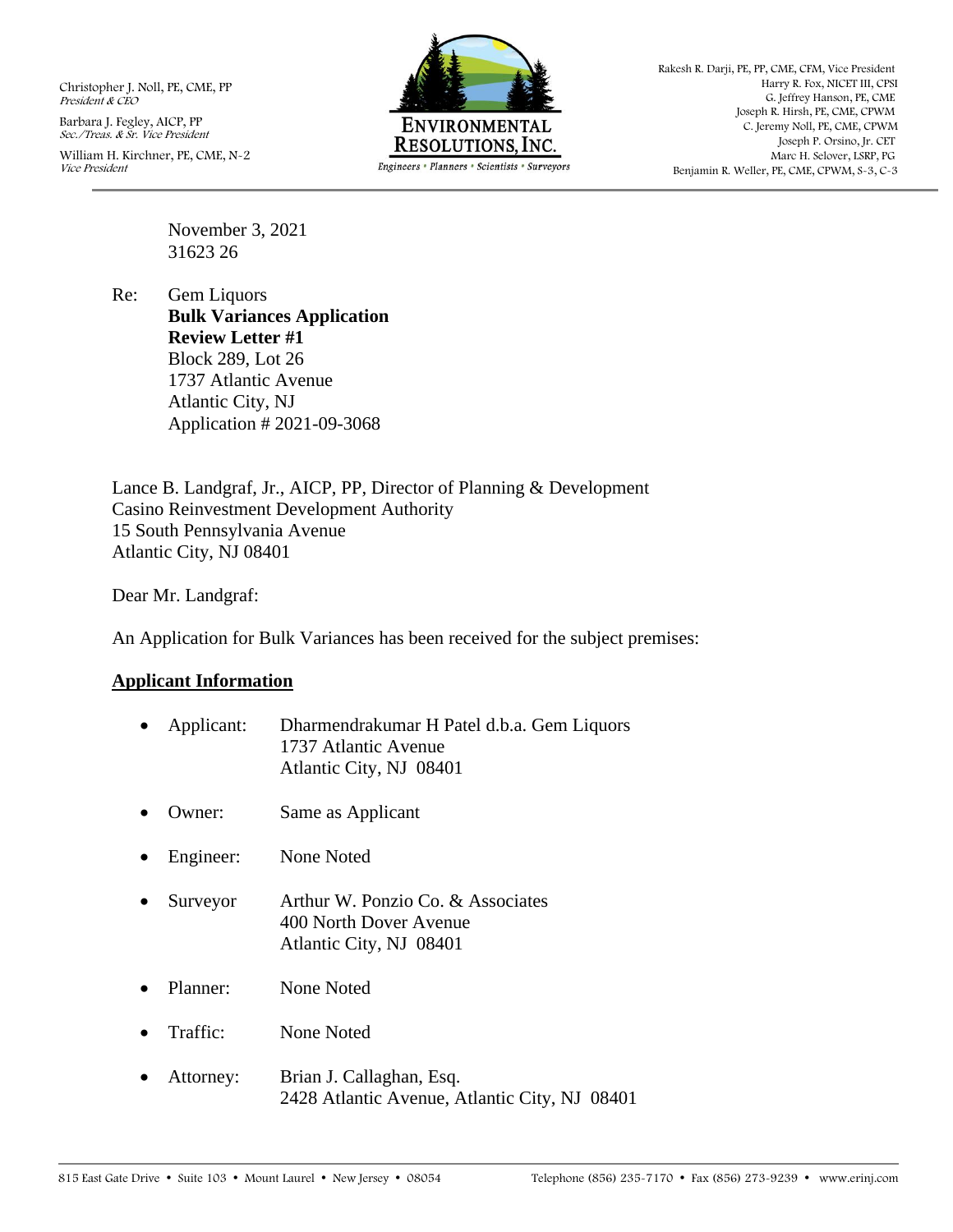31623 26 – Gem Liquors - Review #1 November 3, 2021 Casino Reinvestment Development Authority **Page 2** of 4

# **Documents Submitted**

- 1. Letter from Brian J. Callaghan, Esq. dated September 23, 2021.
- 2. CRDA Application Form, dated September 22, 2021.
- 3. CRDA Certificate of Land Use Compliance (Zoning Permit) undated.
- 4. City of Atlantic City Tax Payment Information.
- 5. The Gem Liquors Signage Inventory list prepared by CRDA.
- 6. Copy of Robert Reid signage diagram per 19:66-5.7(j)4.
- 7. Survey prepared by Arthur W. Ponzio Co. & Associates together with a Legal Description.
- 8. Copies of pictures of signage on the building.

## **Completeness Review**

We have reviewed the Application for completeness, and it appears that the Applicant has not submitted the following checklist item: NJ CRDA-City of Atlantic – "c" Variance Checklist (Form #12), which is applicable. We have no objection to the application being deemed complete provided that the "c" Variance checklist is submitted by the Applicant

## **Technical Review #1**

The following comments are offered:

# **A. Project Description and Background**

The application is for Gem Liquor Store which, contains a liquor store together with storage and a vacant third floor. The site is located within the Central Business District (CBD) Zoning District. The Applicant is applying for signage variances to maintain the existing awnings which would are classified as three (3) separate awnings: (1) located along the Atlantic Avenue frontage; (2) located on the corner of Atlantic and Indiana Avenues; and (3) along the Indiana Avenue frontage. The Applicant is also seeking "c" variance relief to maintain the Bud Light signage along the Atlantic Avenue frontage as this sign is a sign where you cannot look inside the store, but you can look outside from within. The Applicant is also seeking to maintain a Coors Light sign along the Indiana frontage. Also, the Applicant has a portion of the building painted by one of the City of Atlantic City agencies which does not constitute appropriate signage and a variance is required.

# **B. Bulk Variance Review**

1. Section 19:66-5.12(a)(1)iv(2) of the Land Development Rules requires a minimum lot area of 5,000 square feet in the CBD Zone where 1,364.79 square feet is provided. We defer to the CRDA's Attorney on whether a bulk variance is required for this preexisting, non-conforming bulk condition that will not be affected by the proposed development.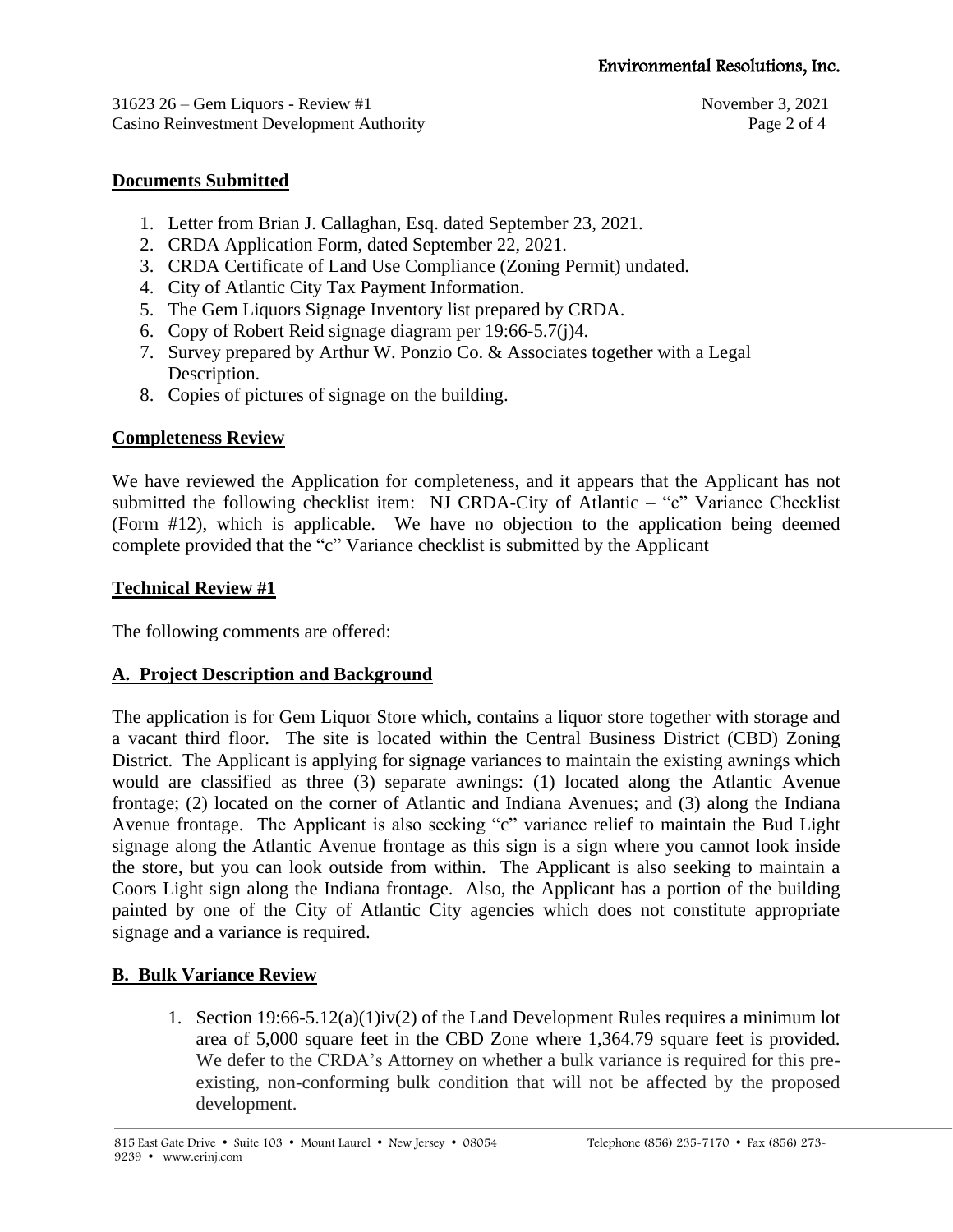- 2. Section  $19:66-5.12(a)(1)$ iv(3) of the Land Development Rules requires a minimum lot depth of 100 feet in the CBD Zone where 76.90 feet is provided. We defer to the CRDA's Attorney on whether a bulk variance is required for this pre-existing, nonconforming bulk condition that will not be affected by the proposed development.
- 3. Section 19:66-5.12(a)(1)iv(4) of the Land Development Rules requires a minimum lot width of 50 feet in the CBD Zone where 19.40 feet is provided. We defer to the CRDA's Attorney on whether a bulk variance is required for this pre-existing, nonconforming bulk condition that will not be affected by the proposed development.
- 4. Section  $19:66-5.12(a)(1)$  iv(5) of the Land Development Rules requires minimum lot frontage of 50 feet in the CBD Zone where 19.40 feet is provided. We defer to the CRDA's Attorney on whether a bulk variance is required for this pre-existing, nonconforming bulk condition that will not be affected by the proposed development.
- 5. Section  $19:66-5.12(a)(1)$ iv(7) of the Land Development Rules permits a maximum impervious coverage of 80% in the CBD Zone where 81% is provided. We defer to the CRDA's Attorney on whether a bulk variance is required for this pre-existing, non-conforming bulk condition that will not be affected by the proposed development.
- 6. Section  $19:66-5.12(a)(1)$ iv(8) of the Land Development Rules requires a minimum front yard setback of 5 feet in the CBD Zone where 0 feet is provided. We defer to the CRDA's Attorney on whether a bulk variance is required for this pre-existing, non-conforming bulk condition that will not be affected by the proposed development.
- 7. Section  $19:66-5.12(a)(1)$  (10) iv of the Land Development Rules requires a minimum rear yard setback of 20 feet in the CBD Zone where 0 feet is provided and an encroachment on Lot 96 exists. We defer to the CRDA's Attorney on whether a bulk variance is required for this pre-existing, non-conforming bulk condition that will not be affected by the proposed development.
- 8. Section 19:66-5.7(i)3ii of the Land Development Rules permits one window sign per use when accessory to a commercial use in the CBD Zone. The "Gem Liquors Signage Inventory", prepared by Rob Reid and dated 9/11/2021 indicates that eight (8) window signs exist at the site. A variance is required.
- 9. Section 19:66-5.7(j)3ii of the Land Development Rules permits one awning, canopy or marquee sign in the CBD Zone. The Narrative submitted by the Applicant's attorney indicates three (3) awning signs exist at the site. A variance is required.